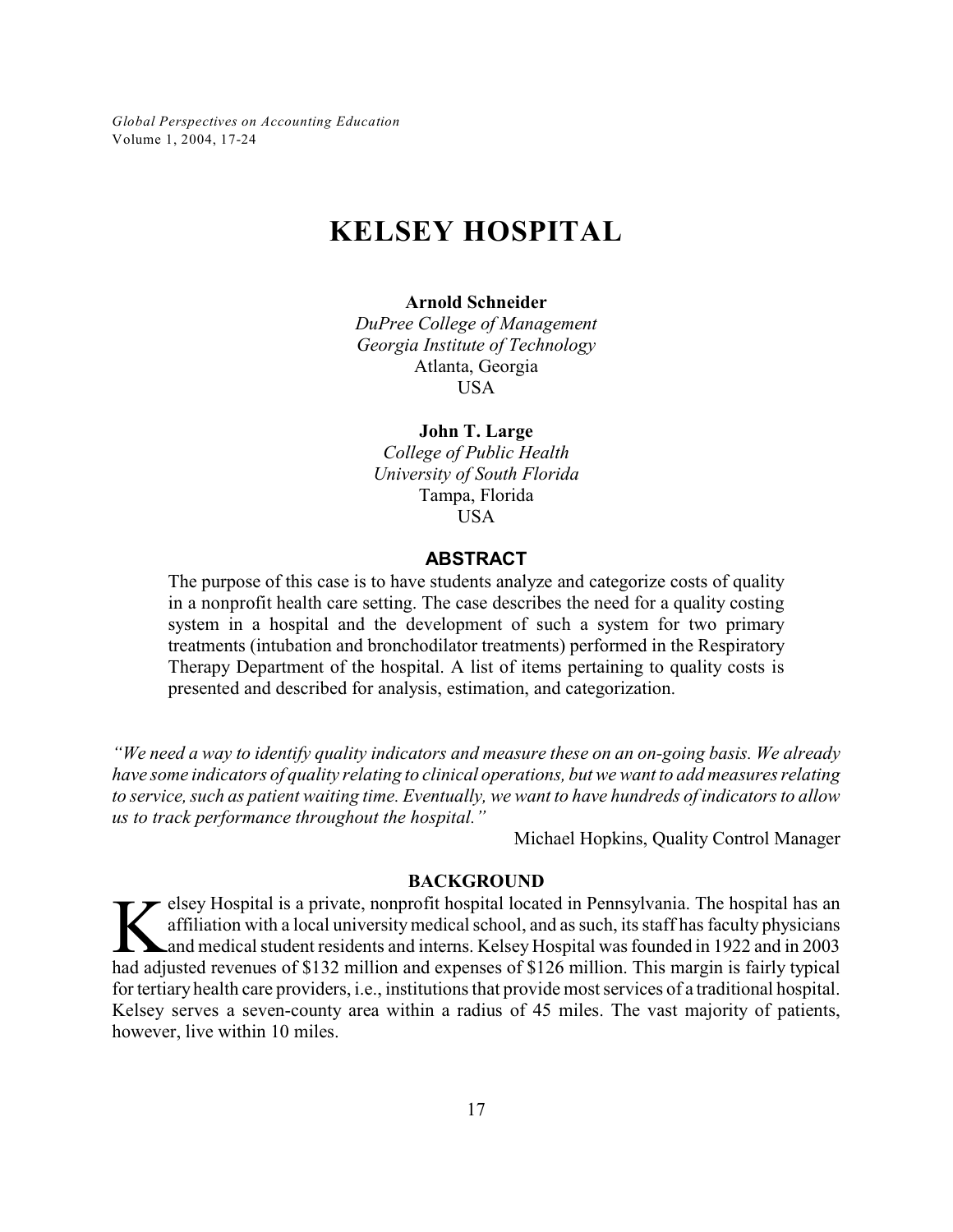Like most other hospitals, Kelsey's in-patient numbers have been decreasing in recent years (currently averaging around 350 patients), while its out-patient numbers have been on the increase (an average of eight percent for the last three years). In 2003, there were 16 out-patient programs. Contracted physicians are generally working in these areas. The contracted physicians are not employed by Kelsey Hospital. In contrast, "house physicians" are those directly employed by Kelsey.

Kelsey Hospital's strategic goal is to provide as many services as possible in health care. The hospital provides the following major in-patient services: Cardiology, Obstetrics/Gynecology, Orthopedics, and Neurology. Open-heart surgery, in particular, is one of Kelsey's specialties for which it is renown. Two significant services that Kelsey does not perform, and does not plan to offer, are Psychiatry and Pediatrics. Several years prior to this analysis, Kelsey attempted to provide pediatric services, but abandoned it because of strong competition from other hospitals in the area. Kelsey has responded to market trends by increasing its capacity to handle out-patient treatments.

## **QUEST FOR QUALITY**

In 2001, Kelsey Hospital commissioned a task force to study the issues affecting long-run success. One of its findings was that quality management would become an increasingly important factor for health care institutions. The task force concluded that all health care payers, from insurance companies to individual patients, would become more attentive to the quality management of health care service. The task force also recommended that Kelsey institute a balanced scorecard performance measurement system using the four standard categories (financial, customer, internal business process, learning & growth) found in the literature on balanced scorecards. It envisioned that quality measures would be included within the balanced scorecard.

A sense of urgency for quality control was felt largely due to the phenomenon of managed care contracts. With managed care contracts representing approximately 35 percent of Kelsey's patients, the task force believed Kelsey would need to convince these managed care organizations that it can provide high quality services at a reasonable cost. The Medicare and Medicaid programs also have a significant influence on Kelsey's revenues. For the majority of Medicare patients, their bills are reimbursed based on a system known as DRGs (Diagnosis Related Groups). For patients that cost more to treat than the fee schedule allows, Kelsey suffers a loss. Conversely, if Kelsey can treat the patient for less than the DRG reimbursement, then Kelsey is permitted to keep the difference.

As a result of the task force study, Kelsey made quality management one of its top priorities. Michael Hopkins was appointed as Quality Control Manager and, together with the Management Services Department, was instructed to develop a system for the entire hospital that would identify and measure quality indicators to be used for all of Kelsey's customers. Hopkins had been reading and hearing about cost of quality (COQ) systems in manufacturing settings and was impressed with what he came across and heard, so his first decision was to pilot a COQ system for one specific area of the hospital. He chose the Respiratory Therapy Department because of its relative simplicity. If a feasible COQ system could be developed in Respiratory Therapy, it would be used as a basis to implement COQ systems elsewhere in the hospital.

Needing somebody with COQ expertise, Hopkins engaged the services of an experienced consultant, Norma Highlander. Highlander had developed COQ systems in several other service industries such as lodging and transportation. Hopkins arranged an introductory lunch meeting with Highlander, Morry Easton (Director of Respiratory Therapy Department) and Mildred Berger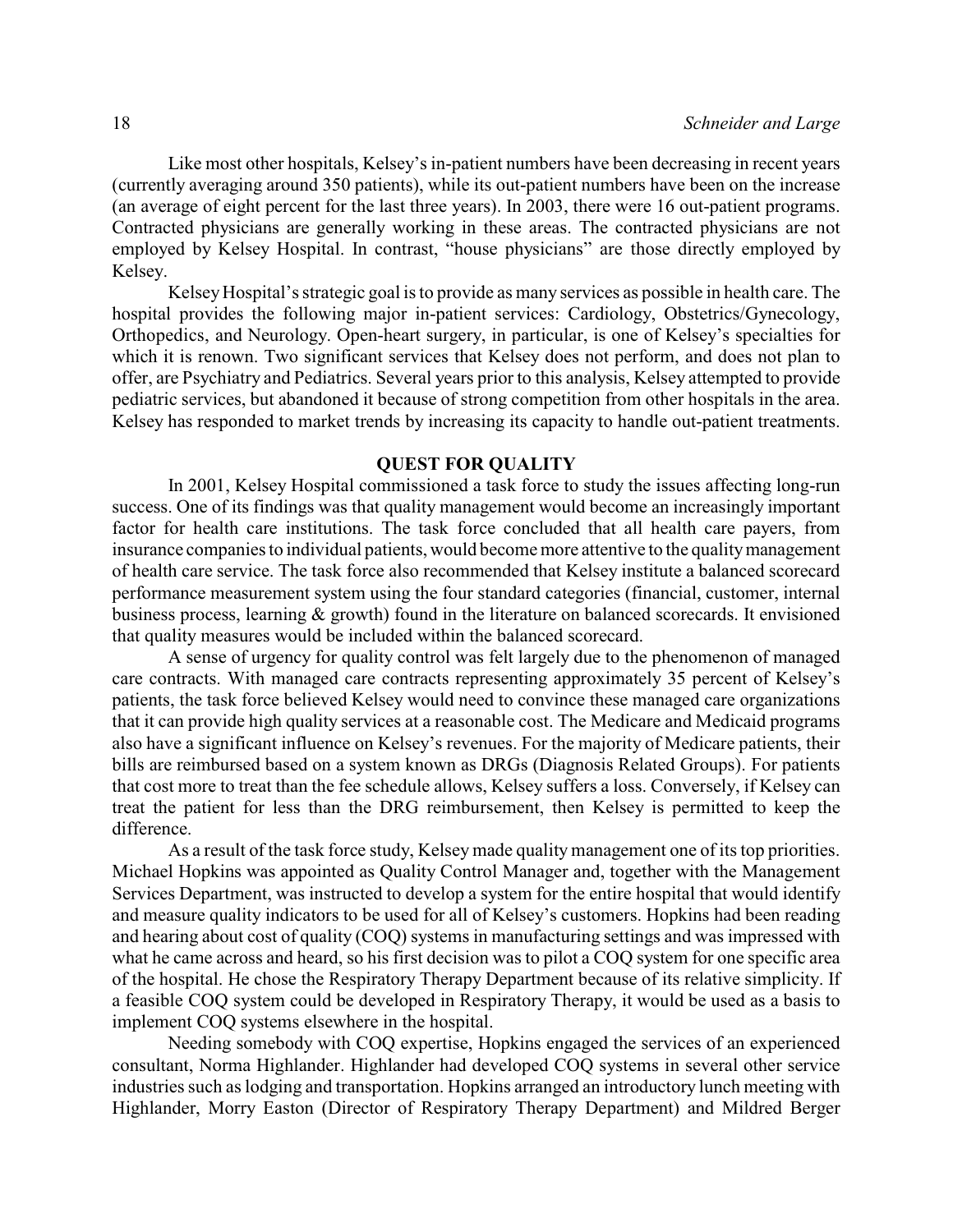#### *Kelsey Hospital* 19

(Administrative Director of Respiratory Care Services). Easton was managing three different departments, the smallest one of them being Respiratory Therapy. Berger had over 20 years of experience as a therapist and was working directly for Easton at the time. The following conversation took place at this first meeting:

| Hopkins:       | Norma will look at your operations and try to develop indicators of quality.                                                                                                                                                                     |
|----------------|--------------------------------------------------------------------------------------------------------------------------------------------------------------------------------------------------------------------------------------------------|
|                | We want to look at both clinical and service indicators.                                                                                                                                                                                         |
| <b>Easton:</b> | Well, we already have our clinical indicators identified. But, I don't see how<br>you can measure our service level.                                                                                                                             |
| Berger:        | That's right. I mean, you perform the therapy and either it helps the patient<br>or not. How do you determine after the fact how performance was?                                                                                                |
| Hopkins:       | The main reason for going through this exercise is to assign costs to what we<br>are doing. We need to categorize our quality costs as being prevention,<br>appraisal, or failure costs. Hopefully, from this, we can assess our<br>performance. |
| <b>Berger:</b> | I just don't see how you break down what we do into neat little categories.<br>If we were actually making something, a product, then maybe. But we are<br>working on people.                                                                     |
| Easton:        | I'd like to see us do this, but I just don't think it can be done. If you and Ms.<br>Highlander can come up with something, that would be great.                                                                                                 |
| Highlander:    | I know I have my work cut out for me, but I'm sure we can come up with<br>something useful.                                                                                                                                                      |

Their lunch ended soon thereafter and a second meeting was scheduled for Highlander to become acquainted with the procedures in the Respiratory Therapy Department.

## **RESPIRATORY THERAPY**

To make the project more manageable, Hopkins and Highlander decided to focus further study on only two of the nine primary treatments performed in Respiratory Therapy. The two chosen were intubation and bronchodilator treatments because these were felt to be most representative of all the primary treatments.<sup>1</sup>

Intubation is the process of placing a breathing tube down the patient's nose, or more typically, throat. This procedure can only be ordered by a physician. Usually, intubation is ordered as the result of an emergency call. A total of eight to ten doctors, nurses, and therapists typically respond to the call. Once on the scene, one or two therapists examine the patient and another one or two get the equipment ready for use. A therapist is given two attempts at correctly placing the tube. If unsuccessful, another therapist makes an attempt. The wrong size tube is occasionally placed in the patient and, when this happens, must be replaced. All of this information is recorded and delivered back to Respiratory Therapy for quality review purposes. Exhibit 1 contains a flowchart for the intubation process.

Bronchodilator treatments are also ordered by physicians. A bronchodilator is anything that opens or expands the bronchi (that part of the body that conveys air to and from the lungs). Unlike

<sup>&</sup>lt;sup>1</sup> Examples of other treatments are mechanical ventilation, oxygen treatment, and saline solution treatment.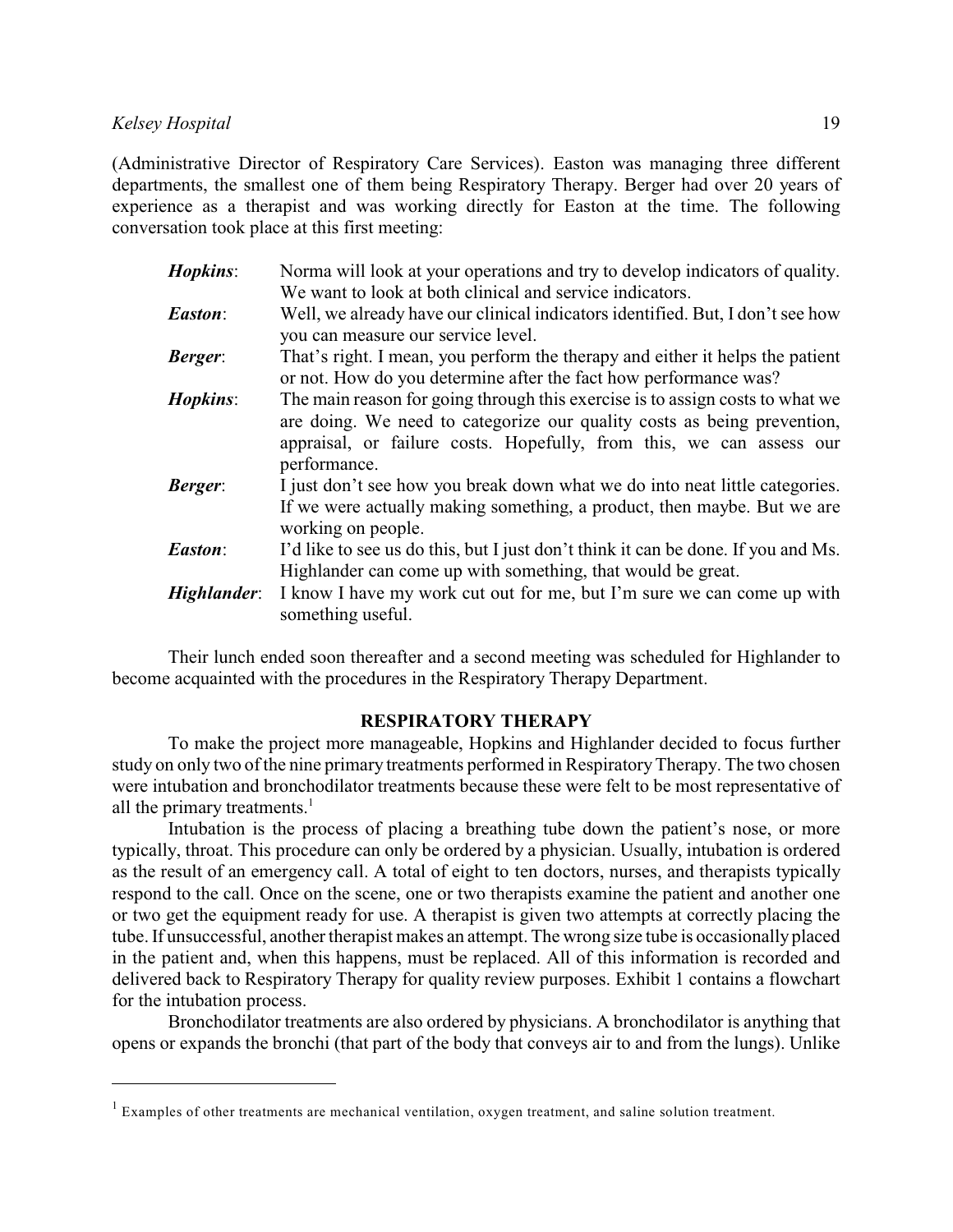intubation, however, bronchodilator treatments do not result from emergency conditions. Once the treatments begin, they are given every four to six hours thereafter. The treatments last for four days and then a written order must be received for continued treatments. Once Respiratory Therapy receives an order for bronchodilator treatment, a therapist examines the patient for at least one of five medically necessary criteria (e.g., reversible air flow obstruction). If the patient fails to meet any one of the criteria, the therapist notes this on the patient's chart. However, even if none of the five criteria are present, the therapist still provides the treatment unless he/she feels it would be harmful to the patient. Exhibit 2 contains a flowchart for the bronchodilator process.

Sharon King serves as the Respiratory Therapy Department's quality coordinator. Her duties include monitoring clinical quality for all nine primarytreatments performed in Respiratory Therapy and also providing training for those therapists identified as having clinical skills deficiencies such as performing unneeded therapies<sup>2</sup> or installing tubes incorrectly. For example, King will make random spot checks of patients' charts to determine how many unneeded therapies were performed within a given time period (as evaluated and noted by a physician). Based on these checks, therapists with clinical skills deficiencies may be identified and then sent to obtain additional training. If retraining does not solve the problem, then the therapist's employment is usually terminated.

The department holds meetings on a monthly basis to discuss quality problems and to determine corrective courses of action. These meetings also serve to review the performance of therapists. If a therapist is continually being written up by physicians for improper procedures (e.g., intubation installation), then the therapist is given an opportunity to explain the circumstances. If deemed unsatisfactory by Mildred Berger, then Sharon King will be asked to provide retraining for that individual.

#### **COSTS OF QUALITY**

Norma Highlander came up with the following list of items pertaining to costs of quality after spending two months reviewing manuals and other documents, conducting interviews and surveys with employees (particularly Sharon King) and customer groups<sup>3</sup>, and examining financial records (e.g., payroll, budgets):

- a) **Quality Planning and Procedures** involves tracking of quality and actions to improve quality; primarily performed during a monthly three hour meeting with the Director of the Respiratory Therapy Department, Administrative Director of Respiratory Care Services, three Supervisors, and three Lead Therapists; also includes costs associated with activities of a Program Instructor from a local university who also serves as Respiratory Therapy's quality coordinator (approximately one day per week of her time is spent on quality improvement).
- b) **Quality Audits** every time therapy is ordered by a physician, a therapist must ascertain the appropriateness of the therapy (takes about five minutes per newly ordered therapy); alsoincludes checking patient charts, generating quality reports, and developing indicators (performed by the quality coordinator one day per week).

 $2$  While intubation and bronchodilator treatments are ordered by physicians, other primary treatments performed in Respiratory Therapy are initiated by therapists.

 $3$  For a listing of key personnel, see Exhibit 3.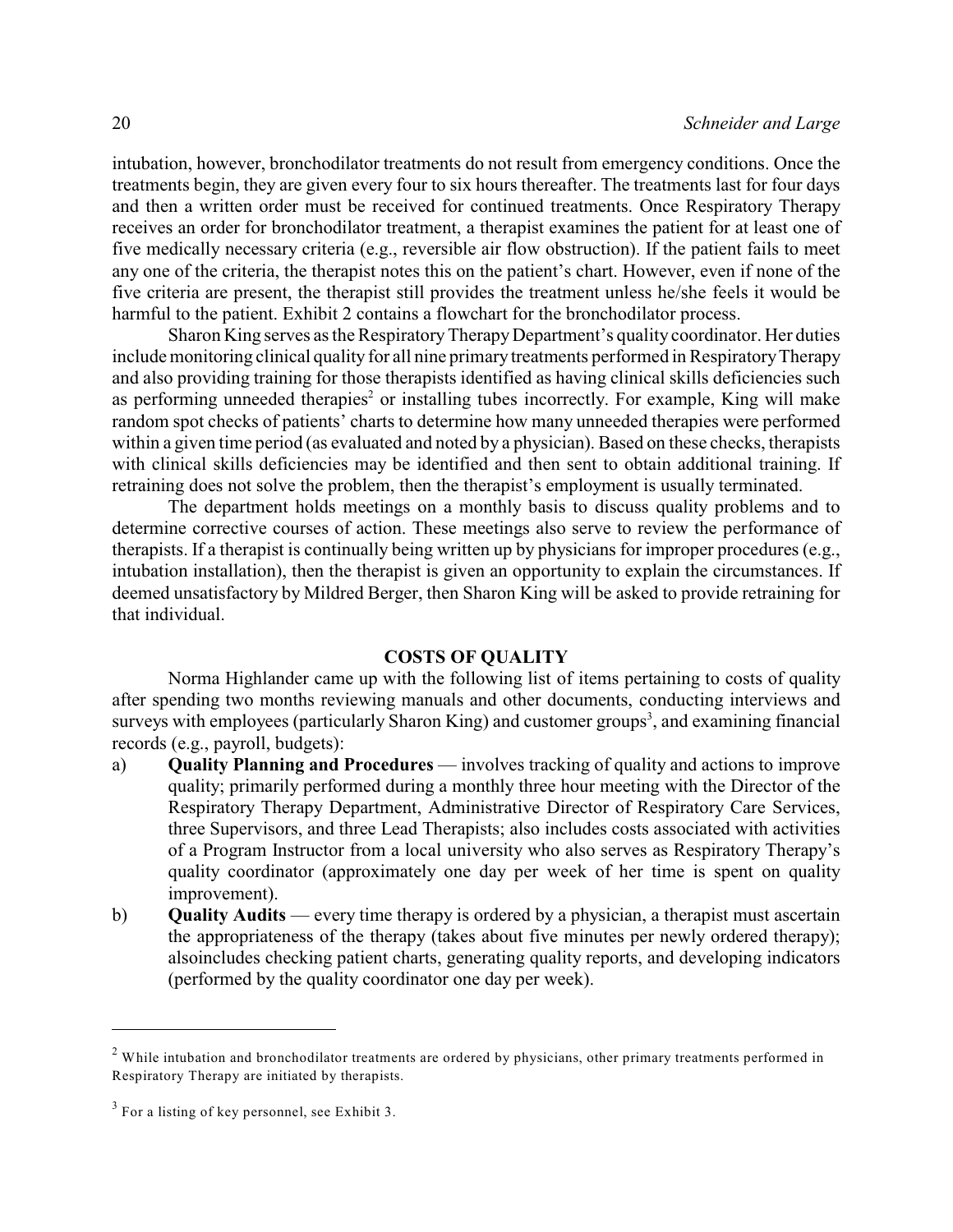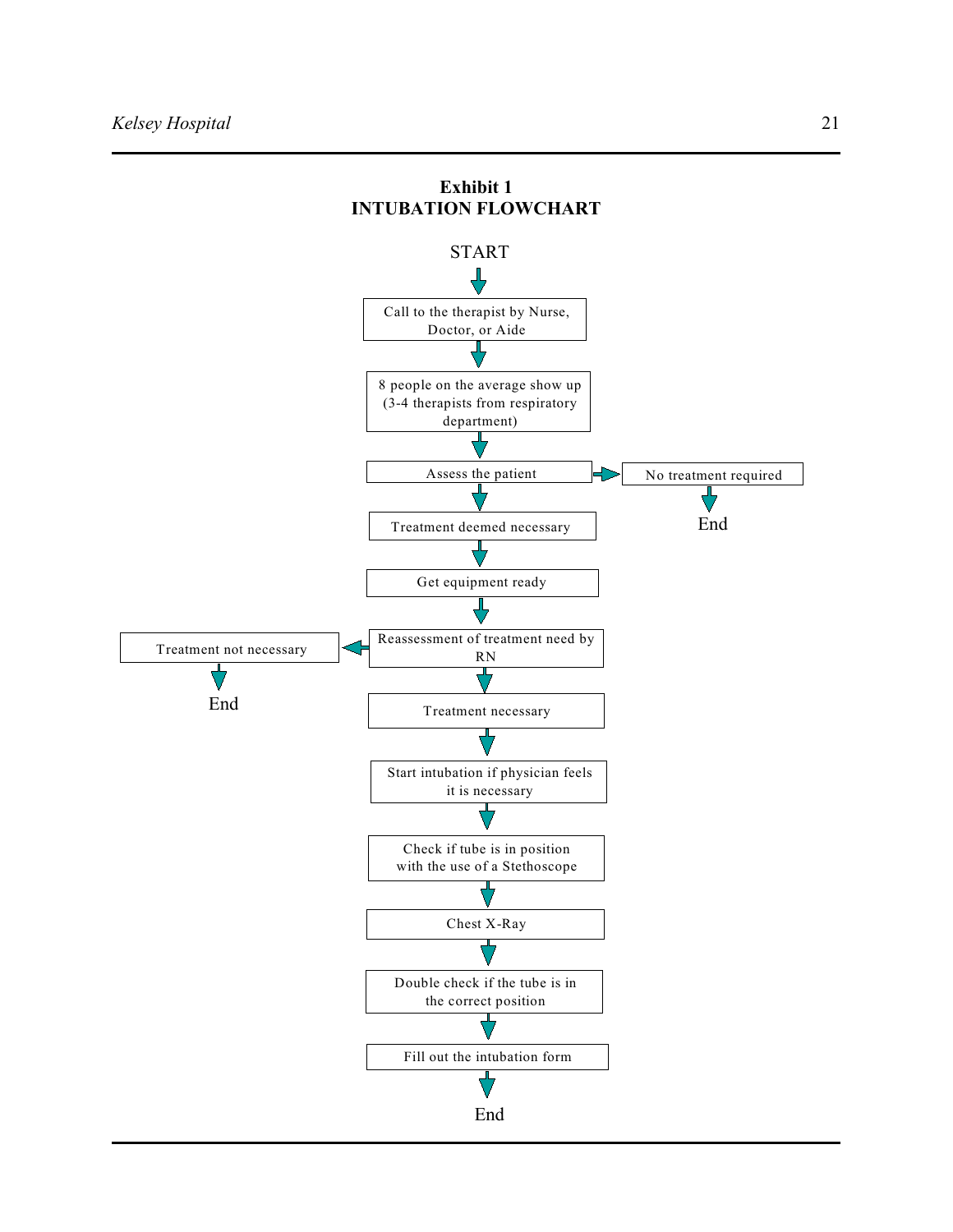

## **Exhibit 2 BRONCHODILATOR FLOWCHART**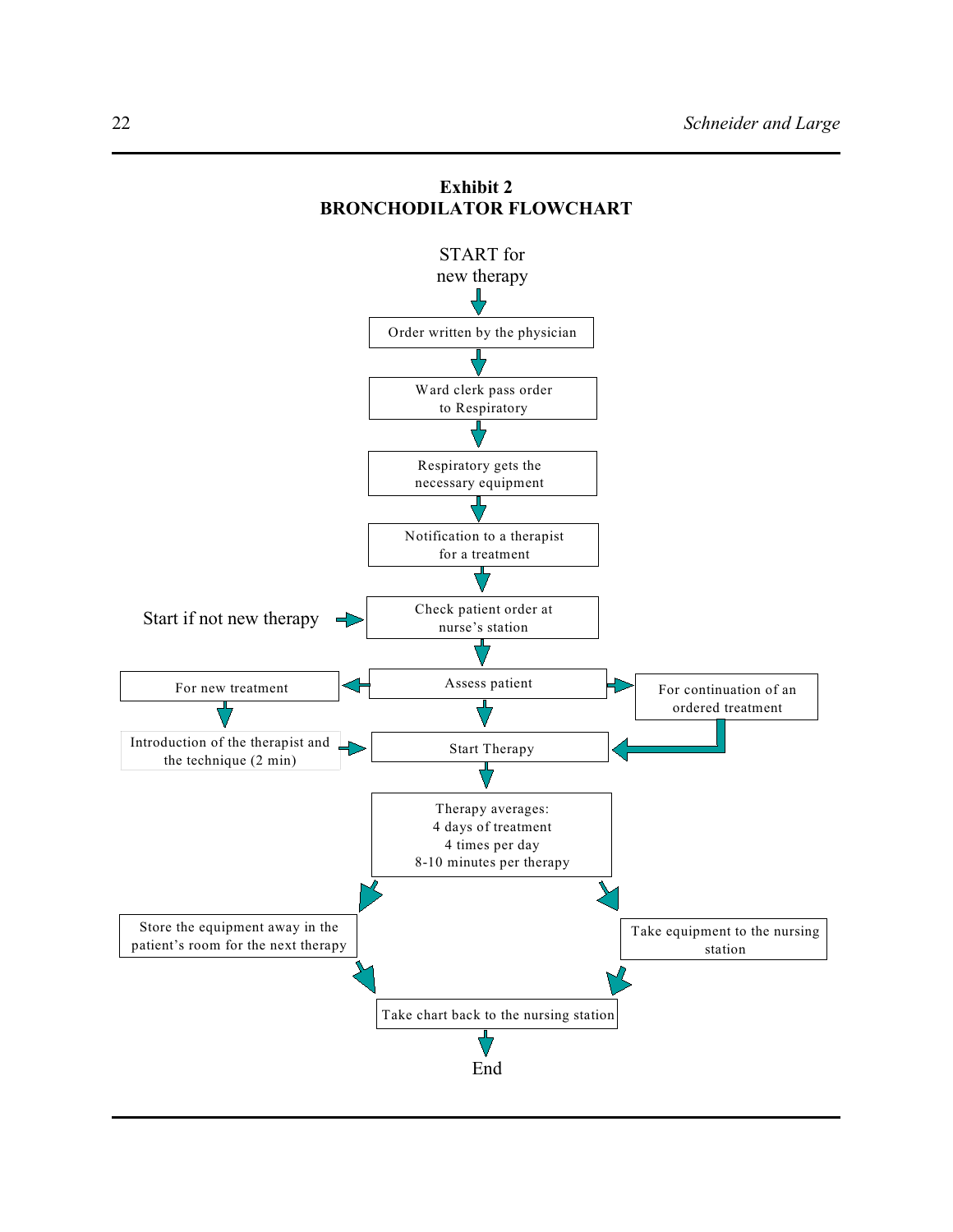## **Exhibit 3 Personnel Listing**

| <b>Name</b><br>Michael Hopkins | <b>Title</b><br><b>Quality Control Manager</b>         |
|--------------------------------|--------------------------------------------------------|
| Morry Easton                   | Director of Respiratory Therapy Department             |
| Mildred Berger                 | Administrative Director of Respiratory Care Services   |
| Sharon King                    | Quality Coordinator for Respiratory Therapy Department |

- c) **Therapy Write-ups** after each therapy and procedure, the activity is written up by the therapist; typically taking five minutes, but for non-routine activities like intubation, the write-up takes about ten minutes.
- d) **Malpractice Lawsuits** these are legal costs and losses resulting from malpractice lawsuits.
- e) **Training Procedures** involves maintenance of manuals (2.5 hours per month for one Supervisor), in-house educational programs, and monthly departmental awareness activities. These training procedures should help prevent problems like improper placing of tube, wrong size intubation, etc.
- f) **Incorrect Installations** primarily limited to intubation procedures; normally, two intubation attempts are allowed.
- g) **Performance Audits** consists of (1) time card reviews, where each of three Supervisors spends one-half hour per week reviewing time cards, and (2) order-entry reviews, where each therapist spends one-half hour per week reviewing the computerized order entries.
- h) **Forecast and Budget Generation** performed once a month by the Director, taking approximately one hour.
- i) **Overtime** if the number of required personnel has been underestimated for a given period, overtime cost is incurred for existing personnel.
- j) **Customer Relations** before starting a series of treatments, therapists spend about five minutes explaining the procedure and need for the therapy to the patient.
- k) **Rework** involves the additional cost of labor and supplies for a treatment already performed and then redone for any reason.
- l) **Retraining Current Employees** due to unsatisfactory performance (usually by the therapist). This involves time spent in sessions by both the employees being retrained as well as those doing the retraining.
- m) **Handling Complaints** this involves the time spent handling and correcting specific complaints made by physicians and patients.
- n) **Administrative Actions** actions taken by management resulting from unfavorable clinician practices (identified by therapy write-ups, complaints, rework, etc.); methodologies, practice guidelines, and procedures may be reviewed and changed;